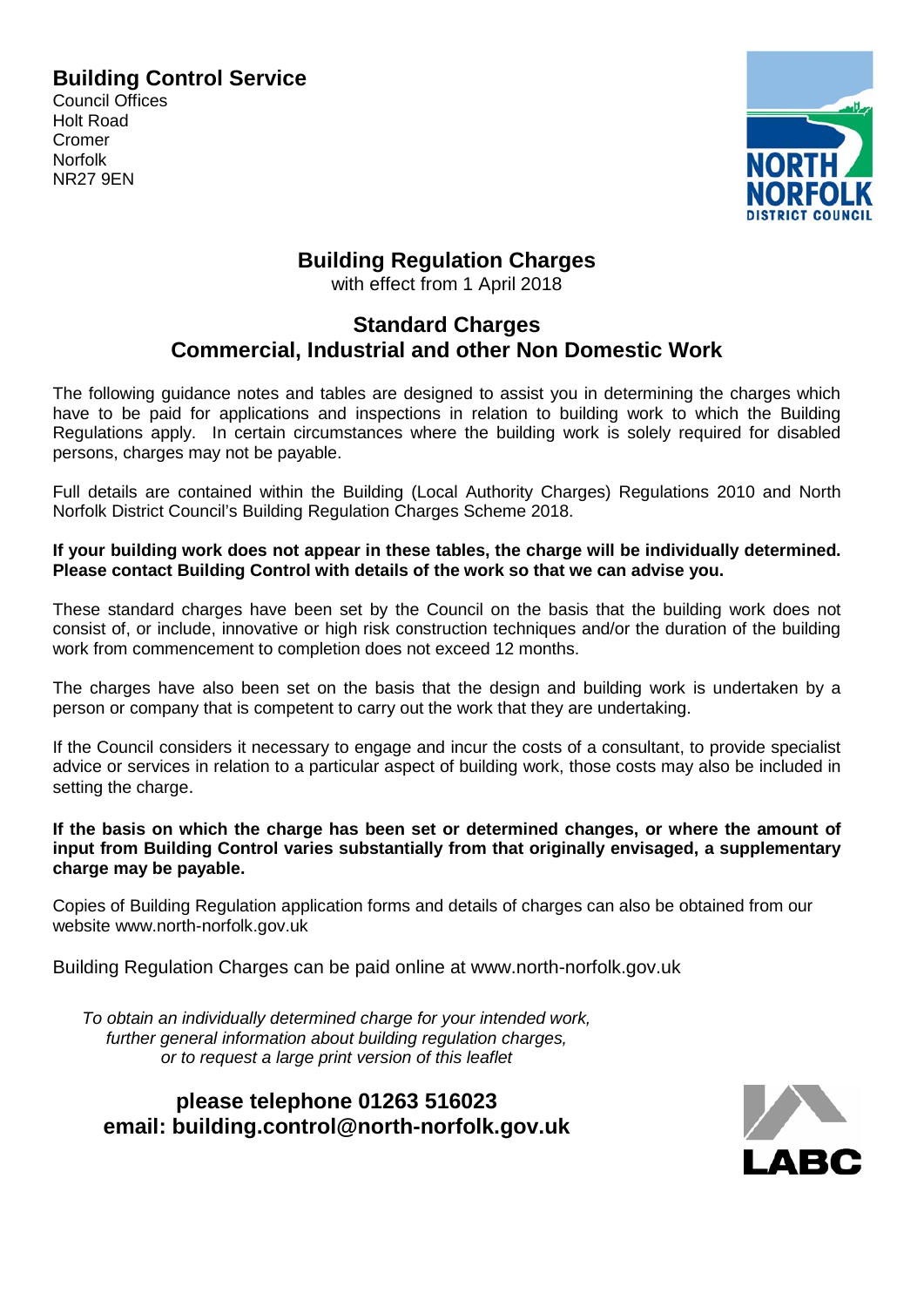### **TABLE D NON DOMESTIC WORK – EXTENSIONS AND NEW BUILD**

|                |                                                                                                  |            | Plan<br>Charge<br>£ | Inspection<br>Charge<br>£ | Combined fee<br>if paid upfront<br>£ |  |
|----------------|--------------------------------------------------------------------------------------------------|------------|---------------------|---------------------------|--------------------------------------|--|
| $\mathbf{1}$   | Single storey floor<br>area not exceeding<br>40 <sup>m²</sup>                                    | Charge     | 270.00              | 340.00                    | 585.00                               |  |
|                |                                                                                                  | <b>VAT</b> | 54.00               | 68.00                     | 117.00                               |  |
|                |                                                                                                  | Total      | 324.00              | 408.00                    | 702.00                               |  |
| $\overline{2}$ | Single storey floor<br>area exceeding<br>40m <sup>2</sup> but not<br>exceeding 200m <sup>2</sup> | Charge     | 330.00              | 430.00                    | 735.00                               |  |
|                |                                                                                                  | VAT        | 66.00               | 86.00                     | 147.00                               |  |
|                |                                                                                                  | Total      | 396.00              | 516.00                    | 882.00                               |  |
| 3              | Multi storey floor<br>area not exceeding<br>40 <sup>m²</sup>                                     | Charge     | 330.00              | 430.00                    | 735.00                               |  |
|                |                                                                                                  | VAT        | 66.00               | 86.00                     | 147.00                               |  |
|                |                                                                                                  | Total      | 396.00              | 516.00                    | 882.00                               |  |
| 4              | Multi storey floor<br>area exceeding<br>$40m2$ but not<br>exceeding $2002$                       | Charge     | 420.00              | 475.00                    | 870.00                               |  |
|                |                                                                                                  | <b>VAT</b> | 84.00               | 95.00                     | 174.00                               |  |
|                |                                                                                                  | Total      | 504.00              | 570.00                    | 1044.00                              |  |

A basement is considered to be a storey.